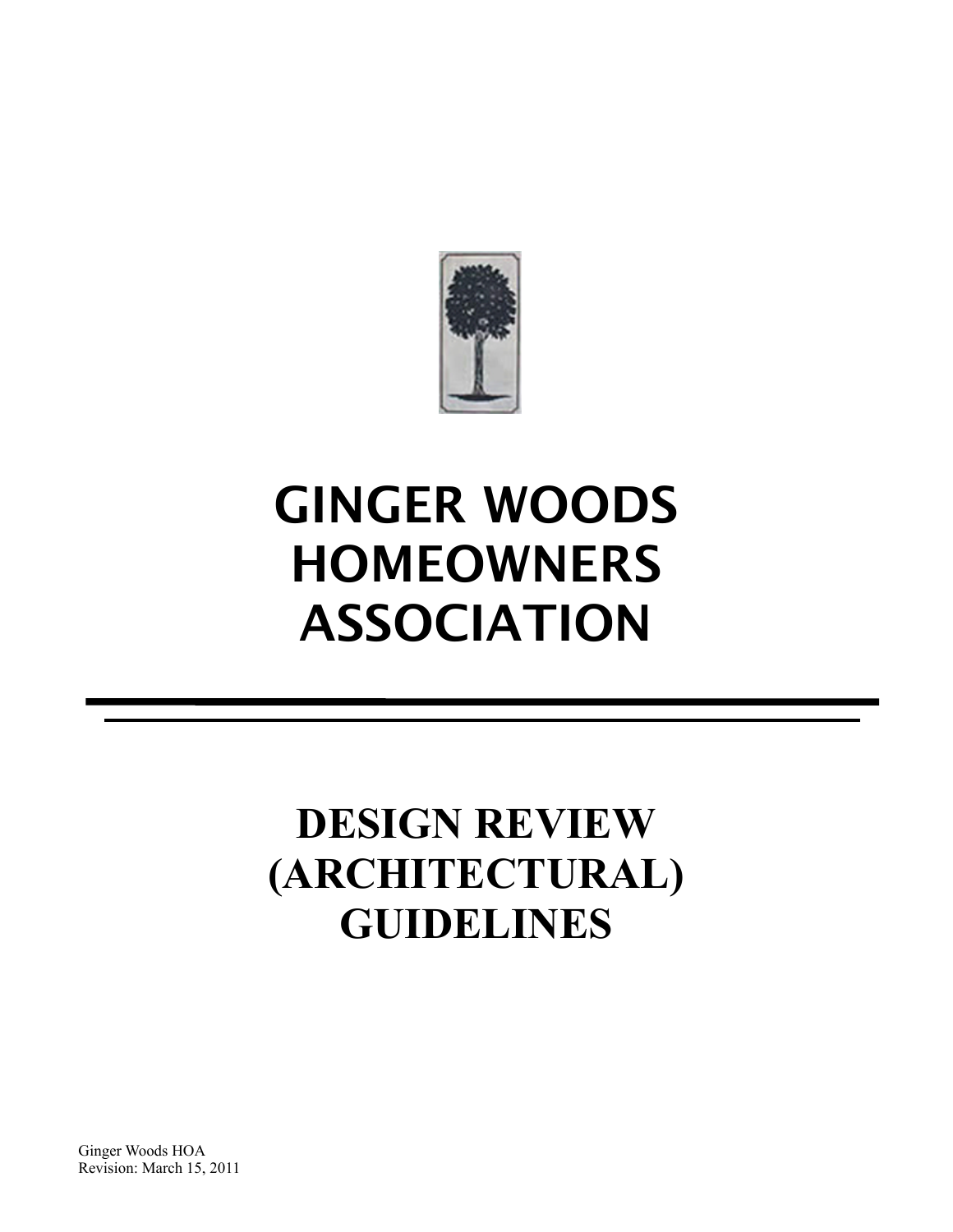### **TABLE OF CONTENTS**

#### **SECTION I – INTRODUCTION** Page 4

#### **SECTION II - CHANGES THAT DO NOT REQUIRE PRIOR APPROVAL**

| 2.1 General                                                | Page 5 |
|------------------------------------------------------------|--------|
| 2.2 Driveways                                              | Page 5 |
| 2.3 Exterior Color Selection                               | Page 5 |
| 2.4 Exterior lighting                                      | Page 5 |
| 2.5 Landscaping                                            | Page 5 |
| $2.5.1$ Shrubs $&$ Trees                                   | Page 5 |
| 2.5.2 Planting Beds                                        | Page 5 |
| 2.5.3 Parkway Trees                                        | Page 5 |
| 2.5.4 Garden / Planter Walls                               | Page 5 |
| 2.5.5 Tree Removal                                         | Page 5 |
| 2.5.6 Walkways                                             | Page 6 |
| 2.5.7 Vegetable Gardens                                    | Page 6 |
| 2.5.8 Lawns                                                | Page 6 |
| 2.6 Sprinkler Systems <b>Example 2.6</b> Sprinkler Systems | Page 6 |
| 2.7 Recreational Equipment                                 | Page 6 |
| 2.7.1 General                                              | Page 6 |
| 2.7.2 Basketball Hoops 2.7.2 Basketball Hoops              | Page 7 |
| 2.7.3 Swing Sets                                           | Page 7 |
| 2.7.4 Play Areas                                           | Page 7 |
| 2.7.5 Trampolines                                          | Page 7 |
| 2.8 Roof Replacement                                       | Page 7 |
| 2.9 Storm/Screen Doors                                     | Page 7 |
| 2.10 Windows and Doors                                     | Page 8 |
| 2.11 Yard Decorations                                      | Page 8 |
| <u>2.11.1 Decorative Sculptures.</u>                       | Page 8 |
| 2.11.2 Flags and Flag Poles.                               | Page 8 |
| 2.11.3 Fountains (Self-Contained)                          | Page 8 |
| 2.12 Bird Houses / Feeders / Bird Baths                    | Page 8 |
| 2.13 Air Conditioning Units                                | Page 8 |
| 2.14 Clotheslines                                          | Page 8 |
| 2.15 Mailboxes                                             | Page 8 |
| 2.16 Temporary Pools (with Filters)                        | Page 8 |
| 2.17 Mosquito/bug attraction devices                       | Page 9 |
| $2.18$ Flags                                               | Page 9 |

#### **SECTION III - CHANGES REQUIRING DESIGN REVIEW APPROVAL**

| $3.1$ Scope                         | Page 10 |
|-------------------------------------|---------|
| 3.2 Role of Design Review Committee | Page 10 |
|                                     |         |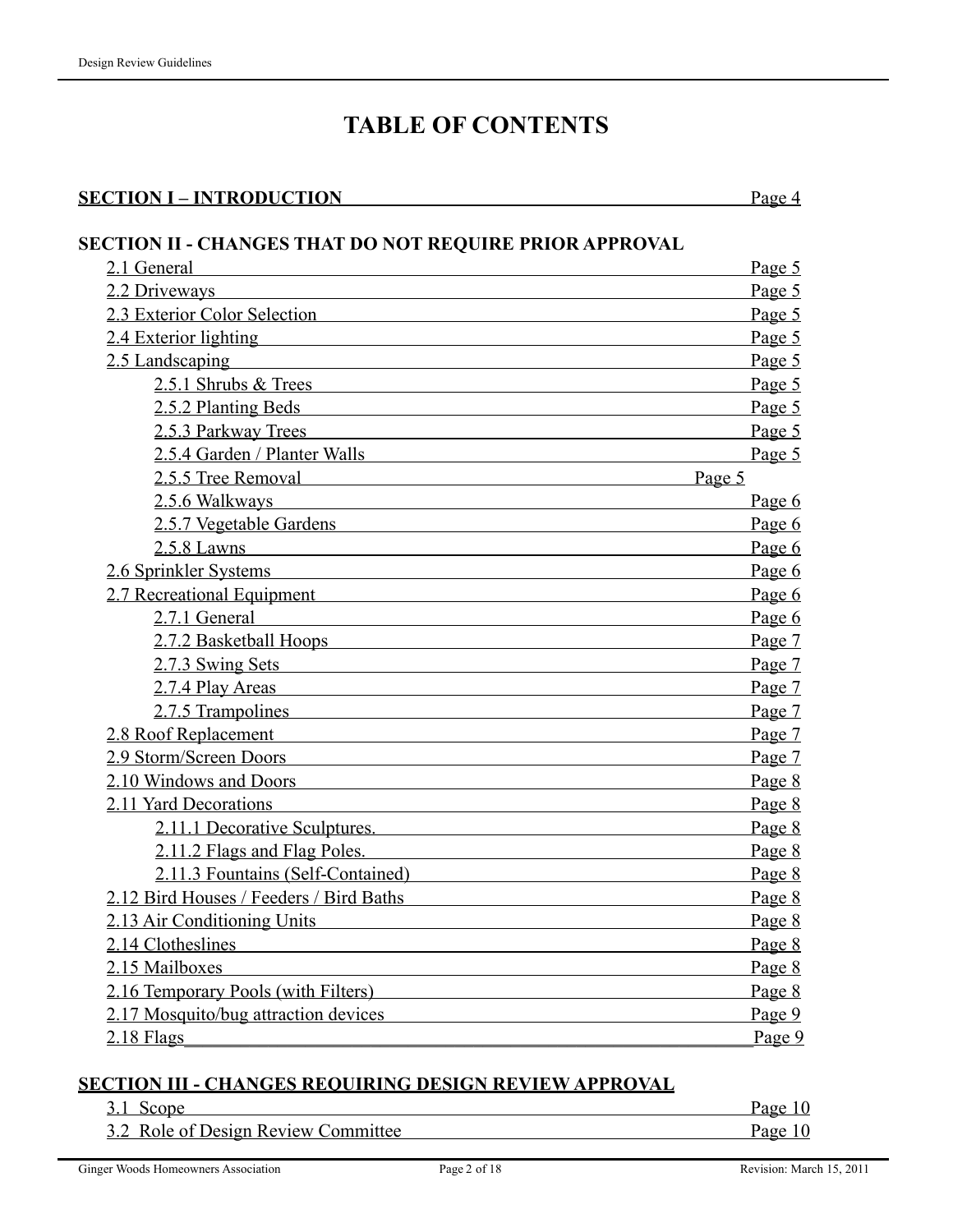| 3.3 Design Review Application Forms                                 | Page 10   |
|---------------------------------------------------------------------|-----------|
| 3.3.1 Assessments                                                   | Page 10   |
| 3.3.2 Timeline for Approval                                         | Page 10   |
| 3.4 Appeal of DRC Decision                                          | Page 10   |
| 3.5 Informational Guidelines                                        | Page 10   |
| General Information<br>3.5.1                                        | Page 10   |
| Decks, Patios & Gazebos<br>3.5.2                                    | Page 11   |
| 3.5.3<br>Fences                                                     | Page 11   |
| <b>Berms / Retaining Walls</b><br>3.5.4                             | Page 12   |
| 3.5.5 Privacy Screens                                               | Page 12   |
| Room Additions, Sun Rooms, Screened Porches<br>3.5.6                | Page 12   |
| <b>Storage Buildings</b><br>3.5.7                                   | Page 12   |
| <b>Swimming Pools</b><br>3.5.8                                      | Page 13   |
| Hot Tubs<br>3.5.9                                                   | Page 13   |
| 3.5.10 Exterior Color Guide                                         | Page 13   |
| 3.5.11 Common Areas and Landscape Easements                         | Page 13   |
| 3.5.12 Pole / House Mounted Yard Lights                             | Page 13   |
| 3.5.13 Site Distance and Intersections                              | Page 13   |
| 3.5.14 Basketball/Tennis Courts and/or Concrete Slabs in Rear Yards | Page 14   |
| 3.5.15 Doghouses / Playhouses / Tree-houses                         | Page 14   |
| 3.5.16 Awnings                                                      | Page 14   |
| 3.5.17 Solar Panels                                                 | Page 14   |
| 3.5.18 Antennae / Satellite Dishes                                  | Page 14   |
| 3.5.19 Ponds / Water Landscapes                                     | Page $14$ |
| 3.5.20 Miscellaneous Landscaping                                    | Page 15   |

#### **SECTION IV - ENFORCEMENT**

| 4.1 Reporting Violations                                 | Page 16 |
|----------------------------------------------------------|---------|
| 4.2 Notice of Violation                                  | Page 16 |
| 4.3 Hearings                                             | Page 16 |
| 4.4 Penalties/Fines – Architectural Guideline Violations | Page 16 |
| 4.5 Costs                                                | Page 17 |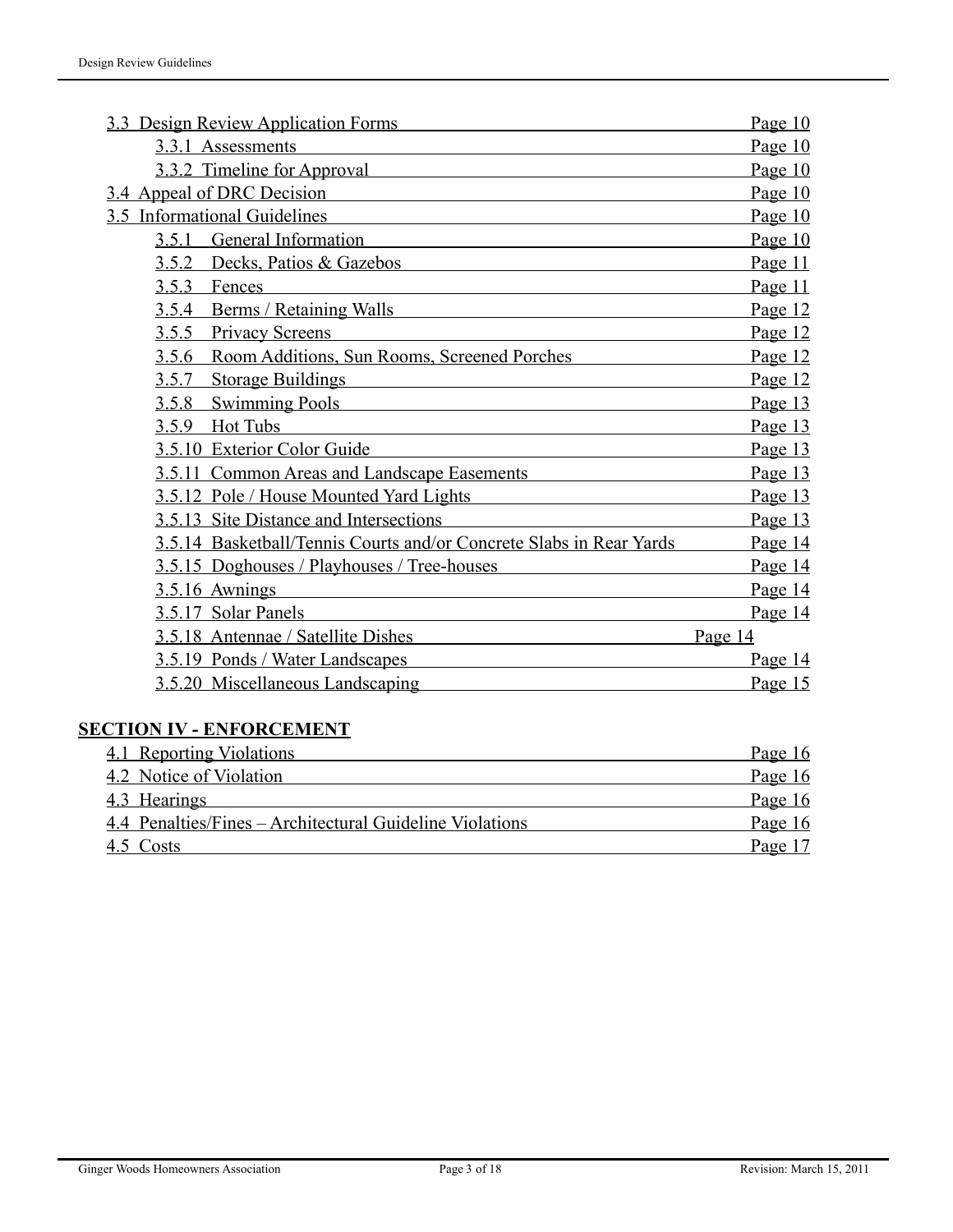#### **SECTION I - INTRODUCTION**

- 1.1 The purpose of these Design Review (Architectural) Guidelines is to assure the highest quality of design standards within Ginger Woods.
- 1.2 No construction, which term shall include within its definition staking, clearing, excavating, grading, and other site work, no exterior alteration or modification of existing improvements, and no planting or removal of plants, trees, or shrubs shall take place except in strict compliance with Article VII of the Declaration of Covenants and Restrictions for Ginger Woods.
- 1.3 The following Guidelines flow from and supplement provisions found in the First Amended and Restated Declaration of Covenants and Restrictions for Ginger Woods Home Owners Association and the By-Laws of Ginger Woods Home Owners Association. *It is not the intent of these Guidelines to be a substitute for the Declarations and By-Laws.*
- 1.4 To the extent that the provisions of applicable law (federal, state, or local), the Declarations, By-Laws, Design Review Guidelines and the Rules & Regulations are in conflict, the provisions of applicable law shall first control followed by the provisions of the Declarations, the By-Laws, Design Review Guidelines, and the Rules & Regulations, in that order.
- 1.5 The Association's role in providing Design Review (Architectural) Guidelines and issuing permits for additions and/or changes to properties within Ginger Woods is to maintain a certain aesthetic quality within the properties and should not be construed as warranting any such change or improvement to be structurally safe, sound or in compliance with applicable law.
- 1.6 The homeowner is responsible for any resulting drainage problem caused by his/her actions to both his own and his neighbors properties.
- 1.7 The homeowner is responsible for replacing or repairing any damage to improvements the utility companies destroy when exercising their easement rights.
- 1.8 The homeowner is responsible for replacing or repairing any damage to Common Areas or neighboring properties that may occur while completing improvements to his/her property.
- 1.8 The homeowner is responsible for obtaining any required government permits and to meet any government requirements for improvements to his/her property.
- 1.9 Please remember to contact J.U.L.I.E (1-800-8920-0123) prior to the start of any digging to help protect against damage to utilities. Any damage to utilities is the responsibility of the homeowner.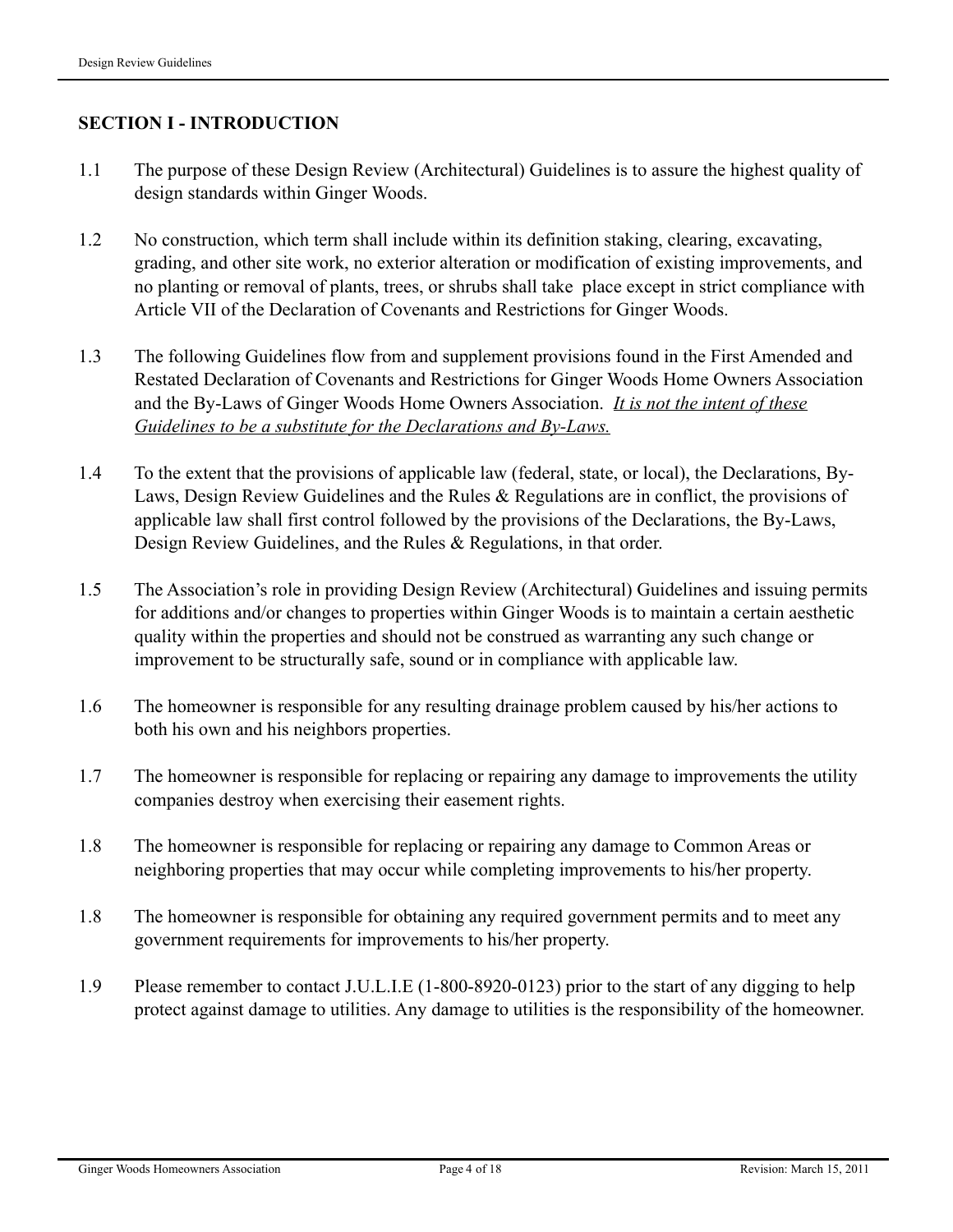#### **SECTION II – CHANGES THAT DO NOT REQUIRE PRIOR APPROVAL**

#### **2.1 GENERAL**

 The following changes to private property within Ginger Woods DO NOT require prior approval by the Design Review Committee (DRC). Changes shall be made in accordance with the guidelines presented below. If a property is found to be in violation of the guidelines set forth in this section, then the property WILL BE FINED as detailed in Section IV.

#### **2.2 DRIVEWAYS**

Replacement of driveways in the same shape, color, texture, finish and material as the originally installed driveway may be done without DRC approval. Changes from concrete to asphalt are not allowed. Changes from concrete to brick pavers require prior approval by the DRC.

#### **2.3 EXTERIOR COLOR SELECTION**

Your home may be repainted or re-sided in the same material and color scheme at anytime. Color changes and siding material changes require prior approval by the DRC. In no case will any siding be accepted other than cedar siding. Brick is also an acceptable replacement for siding.

#### **2.4 EXTERIOR LIGHTING**

Exterior lighting shall be permitted for architectural enhancement or security purposes. Acceptable lighting includes Malibu-style lights and floodlights, in-driveway, wall and step cover lighting. Lighting should be directed away from neighboring properties and NOT shine into a neighboring residence. Lighting fixtures must be kept close to the house. No rope or string style lighting or color light sources are allowed unless seasonal in nature. Pole mounted yard lights require prior approval by the DRC.

#### **2.5 LANDSCAPING**

**2.5.1 Shrubs & Trees.** Landscaping must blend with the existing plantings on both your lot and the adjacent lots. Large shrubs and trees should be sufficiently set in from the property lines to avoid overhanging the property line or obstructing sight distance at intersections on corner lots at maturity. Check that side and rear yard drainage patterns are not adversely affected. Generally, items planted at least 3 to 5 feet from property lines will not affect drainage.

**2.5.2 Planting Beds.** Planting beds that are at least 3 feet from the property line or non-raised planting beds that abut an existing fence may be installed without DRC approval. The beds can be spade edged or edge with commercially available brick/stone edging products in earth tone colors. Improvements requiring approval (see 3.5.20) include planting beds elevated more than 6 inches above grade and any bed material change, i.e., from mulch to stone.

**2.5.3 Parkway Trees.** There must be at least one Parkway tree per 30 feet of lot frontage. Corner lots shall have at least two parkway trees on each street frontage. Parkway trees are replaced by the City of Aurora. Contact the Park Department at 630-898-7228.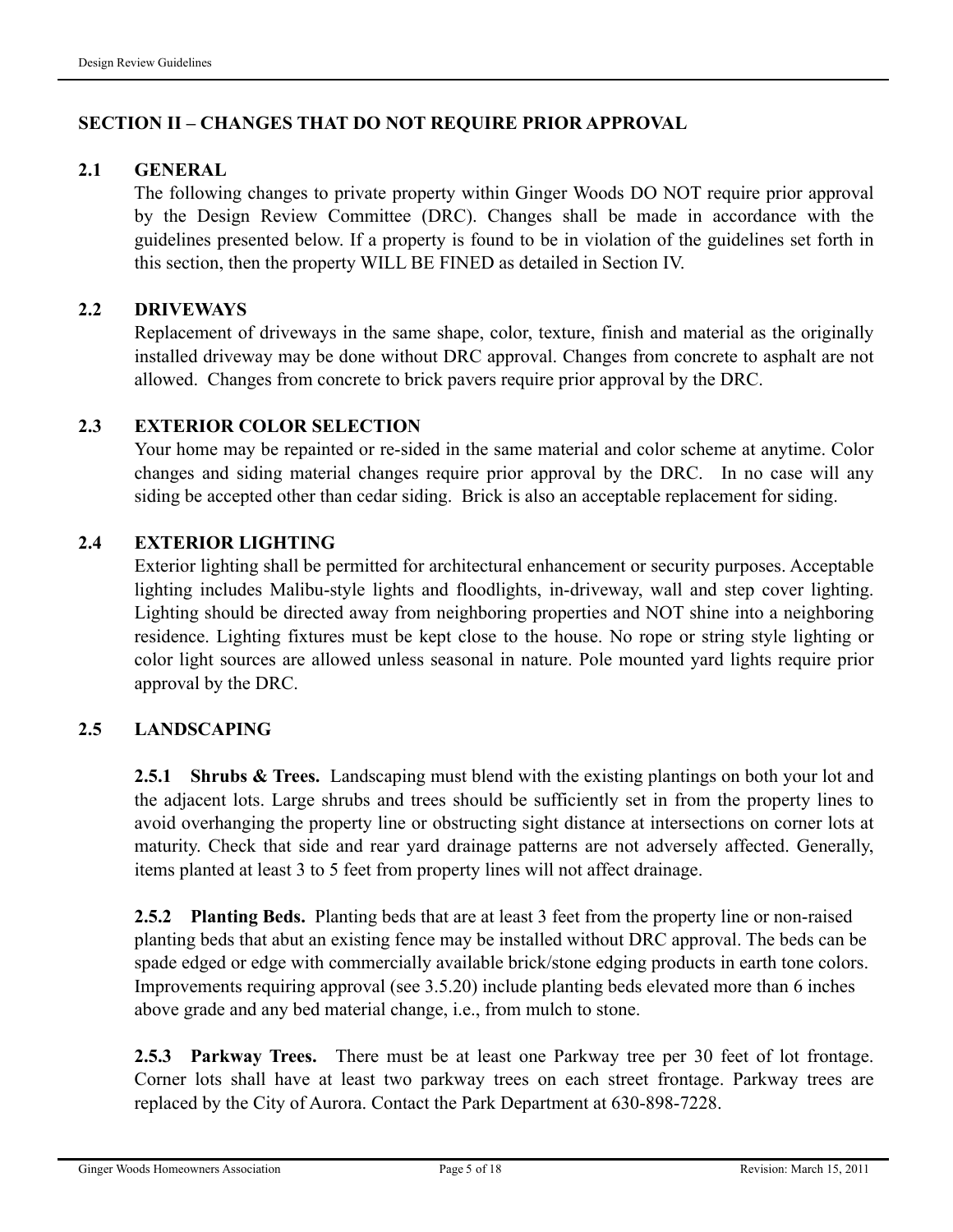**2.5.4 Garden / Planter Walls.** Garden or planter walls made of brick, stone, or block pavers must blend with the decor of the neighborhood (timbers and railroad ties are not acceptable for this use). The owner is responsible for ensuring the installation does not cause drainage problems for adjacent properties. A minimum of 3 feet is required from the property line unless approved by the DRC. The maximum height for pre-approved garden/planter walls is 12 inches. Any wall higher than 12 inches requires prior approval by the DRC.

**2.5.5 Tree Removal.** Shrubs or trees that are diseased or dead, or needing to be removed to promote the growth of other trees or shrubs, or for safety reasons, may be removed. Other trees with a caliper of less than four inches may also be removed at the owner's discretion except that the provisions of 2.5.4 regarding Parkway trees must be observed. Any tree removal must include removal of the stump below ground level and ground with sod or otherwise landscaped. Property landscaping must be maintained in accordance with the standard for the neighborhood.

**2.5.6 Walkways.** Side and rear walkways must be a minimum of 1 feet from all property lines. Front walk ways, or side yard walkways for corner lots, connecting to the sidewalk need DRC approval.

**2.5.7 Vegetable Gardens.** Vegetable Gardens must be a minimum of 5 feet from all property lines. And may not be located in front or side yards. Items grown must be less than 3 ft tall. Corn, sunflowers, or large vines are not allowed.

**2.5.8 Lawns.** Lawn areas originally landscaped on the property by the builder must be maintained. Any changes in lawn size or lawn material (i.e. mulch, stone, etc…) must be approved separately by the DRC.

#### **2.6 SPRINKLER SYSTEMS**

In ground sprinkler systems may be installed without DRC approval assuming the system does not cover any Common Areas. Systems that spray onto Common Areas must first be approved by the DRC prior to installation.

#### **2.7 RECREATIONAL EQUIPMENT**

**2.7.1 General.** Installed recreational equipment (except basketball hoops) must be located in the rear yard only, must conform to the side yard set backs for the lot, and be a minimum of 6 feet from the rear property line. No play equipment may be installed on landscaping easements or in any common areas. Side set back restrictions can be found on your plat of survey and varies from 6 to 8 feet for interior lots and 15 to 25 feet on corner lots. All recreational equipment shall be less than 15 feet in height. All recreational equipment may not exceed 40% cumulative space of the rear yard. Recreational equipment is not allowed in the street at any time.

**2.7.2 Basketball Hoops.** Basketball hoops may be portable, permanent or removable sleeve types. Garage mounting type standards are strictly prohibited. Backboard, net, and pole must be in good condition. If backboard, net, or pole is broken, cracked, rusted, or missing it must be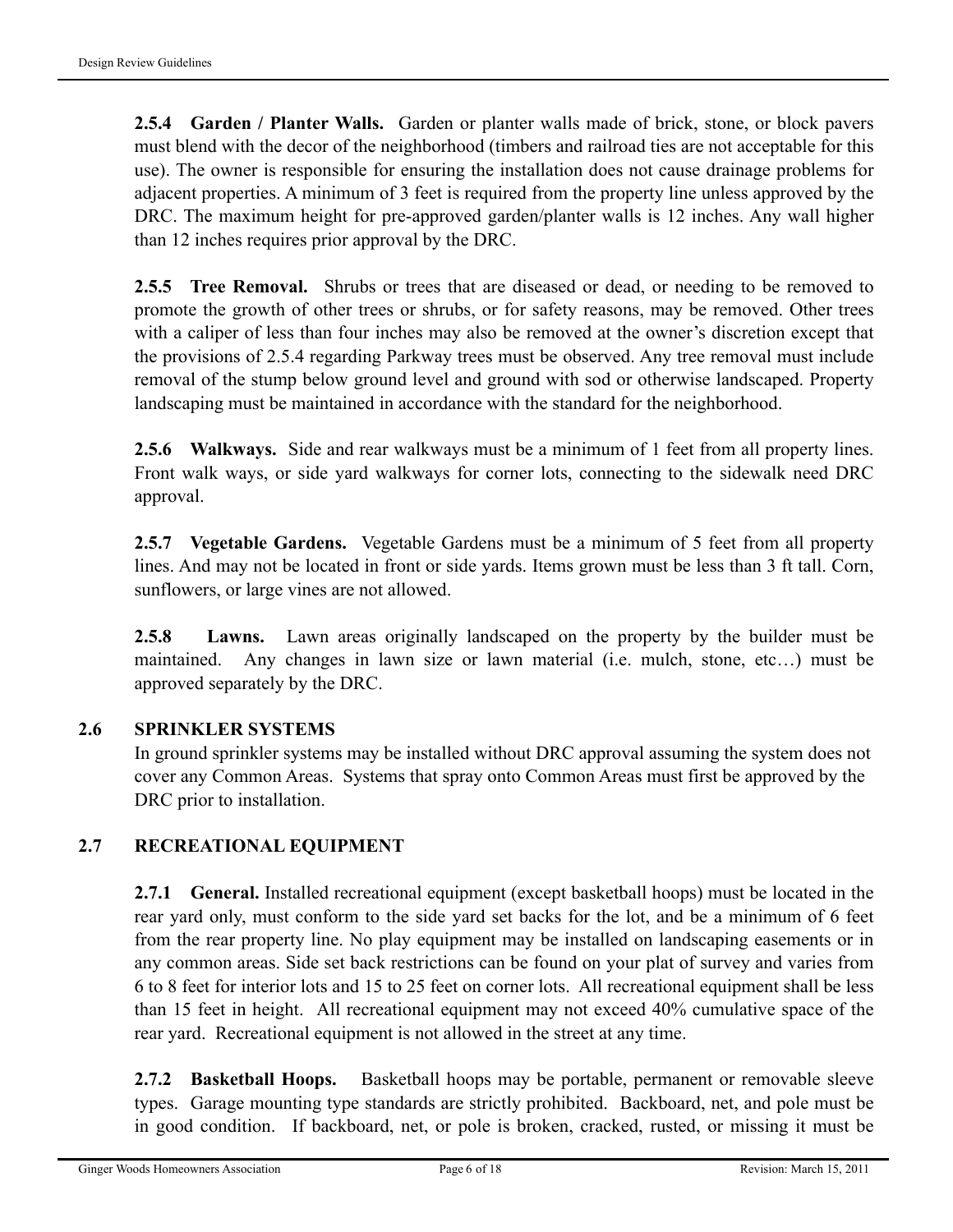replaced immediately.

**2.7.2.1 Portable Standards.** Portable basketball hoops are allowed and shall be set up only on the property line side of the driveway and never in front of the house or in the front lawn area. Portable systems shall never be set up on Common Areas or on sidewalks and/ or streets. These systems must be taken down during the winter months and stored in the garage or must be stored so as not to be visible from view of neighboring homes, streets, and property located adjacent to the home.

**2.7.2.2 Permanent and Removable Sleeved Standards.** Permanent or Removable Sleeved Standards may be installed no closer to the public sidewalk than 10 feet. The pole or sleeve may only be installed on the property line side of the driveway and never in front of the house or in the front lawn area. The sleeve of removable sleeve standards must be cemented into the ground with the top of the cement below grade surface and covered with earth, stone or grass. A gravel layer is necessary to aid in drainage for the sleeve's open bottom. A bolt shall be installed to secure the pole from spinning. The sleeve should not be more than 2 inches above ground in order to accommodate a cap. It must not be a trip hazard or be able to cause harm if fallen upon. When the pole is not in the sleeve, the sleeve must be capped.

**2.7.3 Swing Sets.** Swing sets must be constructed of wood. Wood sets may be left natural, stained, painted white or painted to match the exterior color of the house. Slides must not exit toward adjacent property when located within 6 feet of the property line. When the swing set is cemented into the ground you must observe the side set backs but may extend to no longer than 3 feet of the rear property line.

**2.7.4 Play Areas.** Play Areas may include sandboxes and large mulched areas around swing sets. Play areas must conform to the same side set backs but may extend to no longer than 3 feet off the rear property line. The areas may be edged with landscape blocks or other suitable edging material. To avoid the use of sandboxes by animals, you are encouraged to cover them when not in use.

**2.7.5 Trampolines.** Trampolines must be placed at least 3 feet from the property line. They must be kept rust free with no torn canvas or missing springs.

#### **2.8 ROOF REPLACEMENT**

New or repaired roofing must be of the same shape, color scheme and material as the originally installed roof. Any change to the roofing material or the roof configuration, must be approved by the DRC.

**2.9 STORM/SCREEN DOORS** Storm/Screen doors in pre-finished colors, (white, sand, almond, hunter green, cranberry, beige, or black) matching the existing exterior home design and color scheme, including changes authorized under section 2.3 Exterior Color Selection, are permissible if they comply with the following: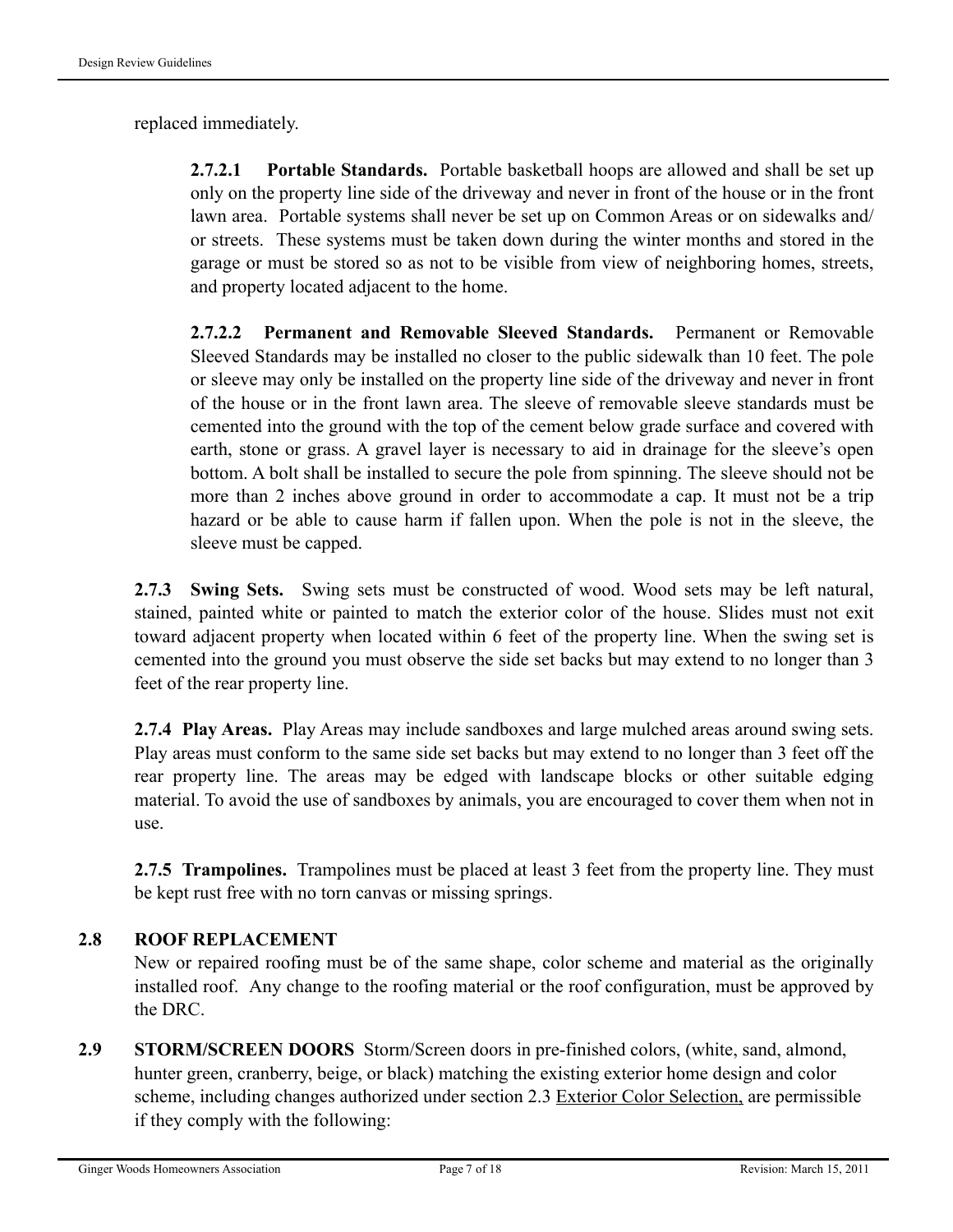The doors must be of the Full View or Decorative type with integrated doorknob or door lever mechanisms. (Doors with push-button type hardware are not permitted).

Ventilating and Security doors are permitted if they meet the color, design schemes, and integrated hardware requirements outlined above.

 Unpainted aluminum doors and/or any doors using push-button hardware of any type are not permitted.

#### **2.10 WINDOWS & DOORS**

Replacement windows and doors that fit pre-existing openings and comply with the existing color scheme and style are permissible.

#### **2.11 YARD DECORATIONS**

**2.11.1 Decorative Sculptures.** Decorative sculptures 3 feet or less in height are permissible and must be made of concrete or wood and must be in earth tone, white or gray color. Sculptures larger than 3 feet require DRC approval. Only four (4) decorative sculptures are permitted per home.

**2.11.2 Flags and Flag Poles.** Seasonal flags mounted by bracket to the wall are permissible. Flag poles (of a permanent nature) installed in the ground require DRC approval. Flag pole may not be more than 25 feet in height and only 1 flag pole is permitted per home.

**2.11.3 Fountains (Self-Contained).** Small self-contained fountains of earth tone, white or gray colors are permissible. Only two (2) fountains are permitted per home. Ponds & fountains that involve excavation require DRC approval.

#### **2.12 BIRD HOUSE / FEEDER / BIRD BATH**

 Bird houses, feeders and/or self-contained bird baths of earth tone, white or gray colors are permissible. Only two (2) bird baths and three (3) bird houses feeders are permitted per home.

#### **2.13 AIR CONDITIONING UNITS**

No window air conditioning units are permitted to be installed on any home.

#### **2.14 CLOTHESLINES**

 Clotheslines must be located or screened so as not to be visible from view of neighboring homes, streets, and property located adjacent to the home.

#### **2.15 MAILBOXES**

 All mailboxes shall be constructed of black metal material. All supporting structures to the mailbox shall be constructed of either black metal material or brick. All mailboxes shall be installed and anchored into the ground and shall conform to United States Postal Regulations. No newspaper receptacles may be attached to mailboxes or supporting structures. Replacement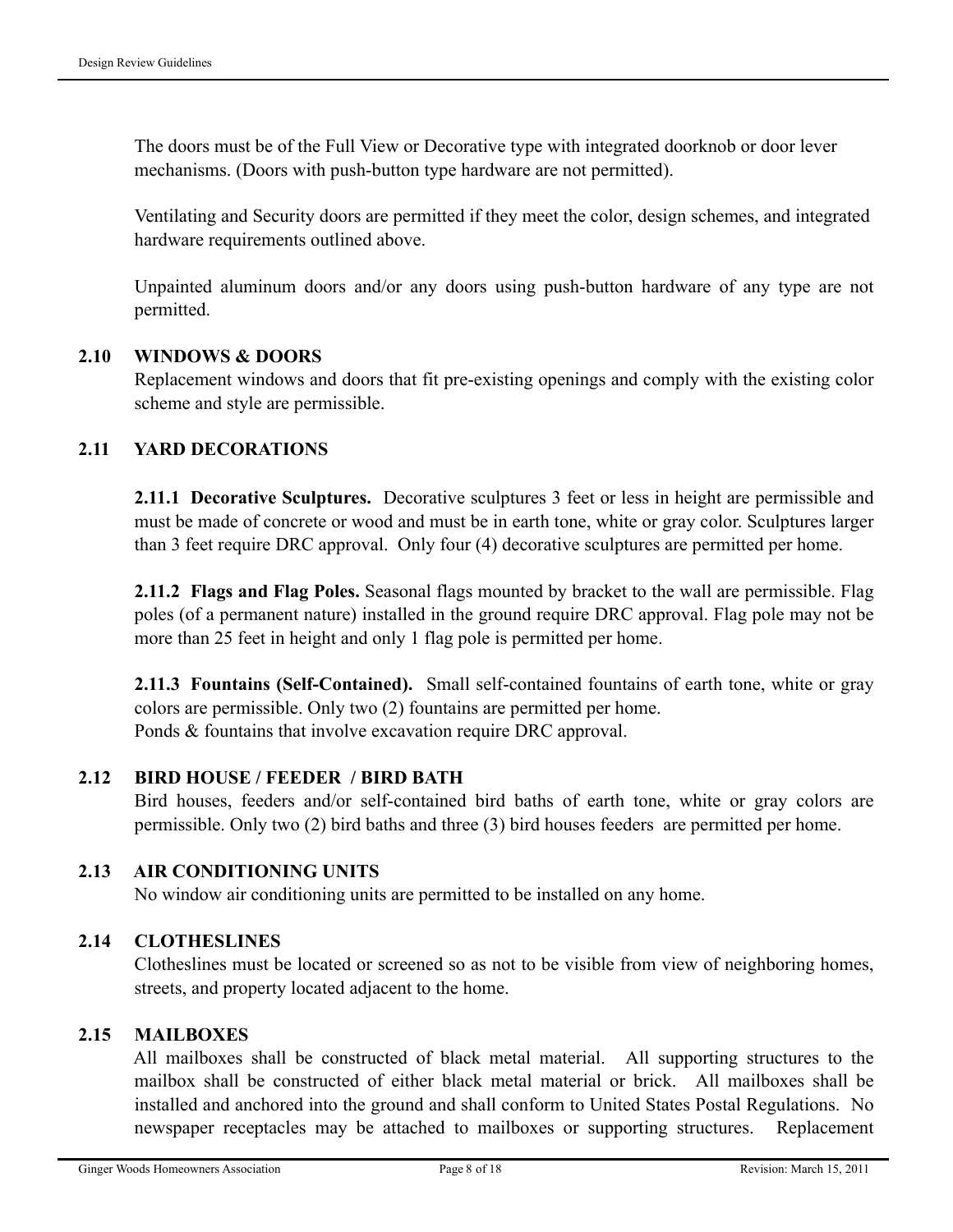mailboxes conforming to the above guidelines may be installed without DRC approval. All new mailboxes and supporting structures that do not conform to the above guidelines must be approved by the DRC prior to installation. Black metal mailboxes must be traditional arched cross-section type box cantilever supported on pole. "T-type" mounting of boxes on poles are not allowed.

#### **2.16 TEMPORARY POOLS (WITH FILTERS)**

Temporary above ground pools with filters may be used provided they are relocated and/or removed within 48 hours from set-up. Temporary above ground pools shall be no higher than 30" and shall not be left unattended while full of water. These pools are recommended to be relocated often to keep from browning out the grass yard areas.

#### **2.17 MOSQUITO/BUG ATTRACTION DEVICES**

Devices used for attracting and killing mosquitoes and other bugs are allowed in the rear or side yards only. These devices shall be screened from view by the neighboring properties and shall in no case be allowed in the front yard or street side yard for corner lots.

#### **2.18 FLAGS**

Flag poles are permitted in the front or back of homes and not to exceed 40 feet in height. Poles that are mounted on the wood trim in the front of the home will also be permitted. If the homeowners are flying an American flag, and it is flown through the night, it must be illuminated in accordance with the rules for flying the American flag. Flags depicting branches of the military may also be flown. Flags that are of a seasonal (Winter, Spring, Summer & Fall) or holiday (Christmas, Easter, etc.) nature may also be flown. Holiday flags should be taken down no later than 2 weeks after the holiday. School flags (high school or college) and team flags (pro sports), may fly only on the game week leading up to the game to include the weekend if the team is playing on the weekend. These flags should be taken down one day after the game has been played.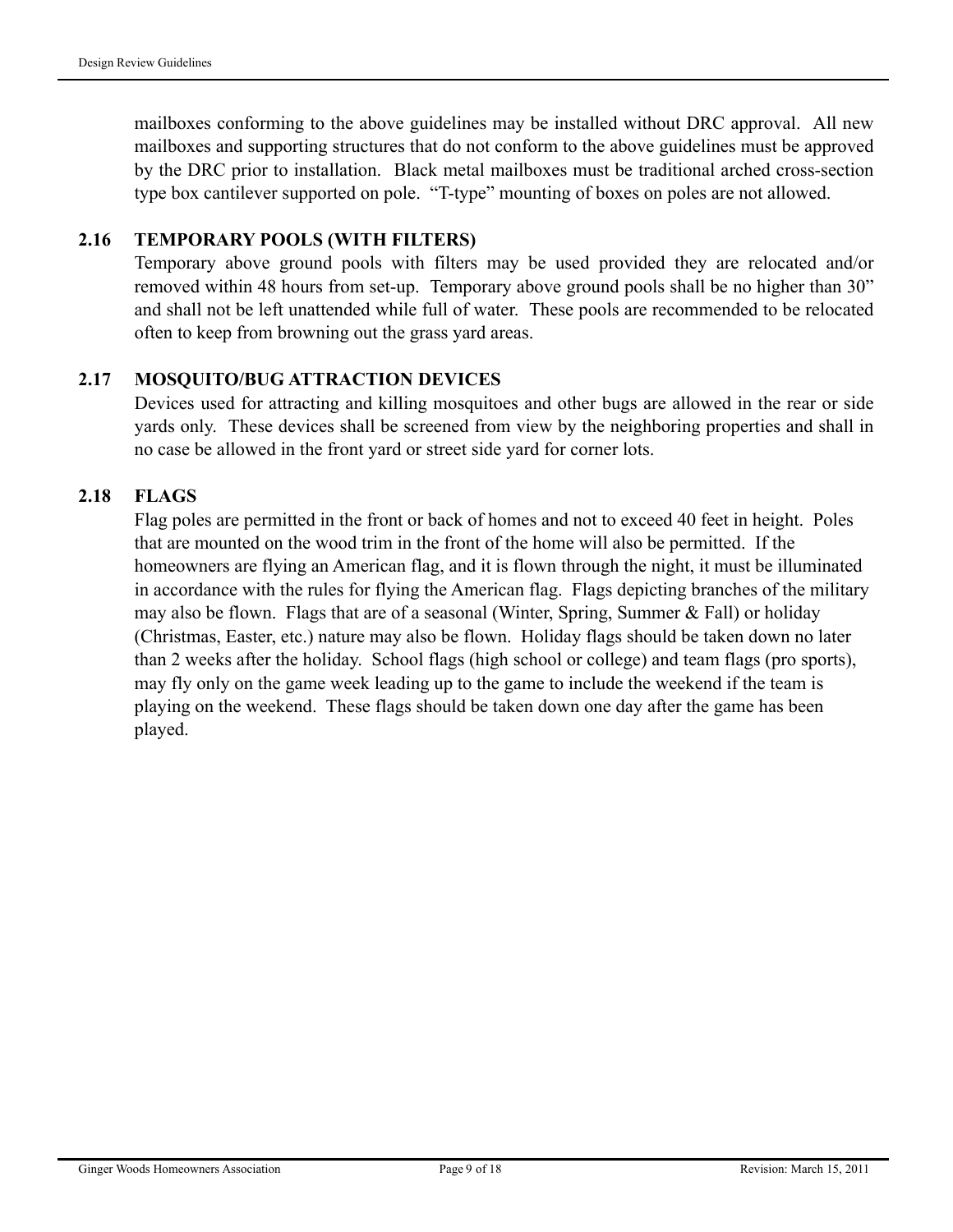#### **SECTION III – CHANGES REQUIRING DESIGN REVIEW APPROVAL**

#### **3.1 SCOPE**

 All changes and additions to the exterior of your residence that are not detailed under Section II, Changes That Do Not Require Prior Approval, must be submitted to the Design Review Committee for approval prior to the start of work. This includes, without limiting the foregoing, fences, decks, patios, gazebo, hot tubs, sports courts, color changes, sun rooms, room additions, screened porches, bay window additions, swimming pools, privacy screens, berms, pole mounted lights, freestanding flag poles, sculptures and lawn decorations over 3 ft high, storage buildings, awnings, antennas / satellite dishes, playhouses, and solar panels. Approval will be based on the assumption that owner is responsible for and has obtained all required permits as applicable and that the work performed is in accordance with acceptable building regulations and statutes.

#### **3.2 ROLE OF DESIGN REVIEW COMMITTEE (DRC)**

 The Design Review Committee shall have exclusive jurisdiction over all original construction, as well as modifications, additions or alterations made on or to existing homes or lots containing a home or any portion thereof per the amended Design Review Guidelines. The DRC shall have the responsibility to prepare the initial and amended Design Review Guidelines. The Board of Directors shall be responsible for approval of the initial and any amendment to the Design Review Guidelines.

#### **3.3 DESIGN REVIEW APPLICATION FORMS (See Appendix A)**

 Design Review Application forms can be obtained from the Design Review Committee (DRC), on the Ginger-woods.org website or from the members of the Board of Directors. All information required on the submittal form must be complete in order to be considered for approval. Three copies of the application and all supporting materials shall be submitted to any member of the DRC. The DRC will issue a permit upon approval of the application for posting in the front window of the home.

**3.3.1 Assessments.** All assessments must be current before a Design Review Application will be approved.

**3.3.2 Timeline for Approvals.** In the event that DRC fails to approve or to disapprove an application or to request additional information reasonably required within forty-five (45) days after submission, the plans shall be deemed approved (Declaration of Covenants and Restrictions - Article VII, Section 1d).

#### **3.4 APPEAL OF DRC DECISION**

If an applicant disagrees with the decision of the DRC, then the owner may make a written request that the Board of Directors review the proposal and the DRC decision. The Board may uphold, reverse or modify the decision of the DRC. The decision of the Board shall be final (Declaration of Covenants and Restrictions - Article VII, Section 1d).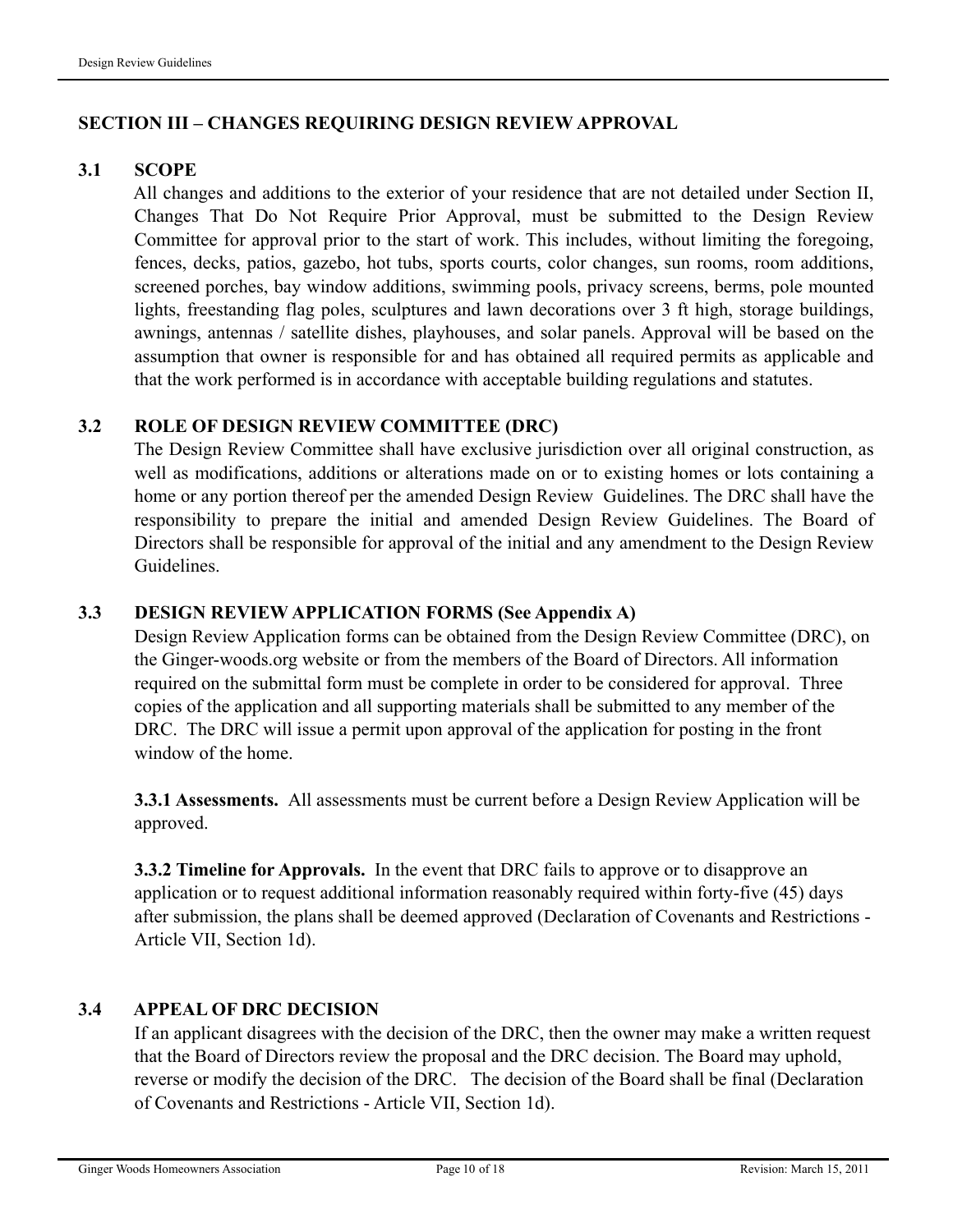#### **3.5 INFORMATIONAL GUIDELINES**

**3.5.1 General Information.** All structures constructed on any portion of the Properties shall be designed by and built in accordance with the plans and specifications of a licensed architect. The following information is provided for guidance purposes only.

**3.5.2 Decks, Patios & Gazebos.** All decks, patios and gazebos must be installed in the rear or side yards except for entry decks and patios. The installation may not extend into the side and rear setbacks nor into any landscaping easements. Owner must obtain building permit, if applicable.

Deck post supports should be a minimum of 42" below grade. Decks more than 18" above grass should have railings. Railings generally range in height from 36" to 42". Stairs cannot encroach into required setbacks. Decks may be made of wolmanized lumber, cedar, or vinyl wood grain embossed products (i.e. Trex). Decks and railings may be finished natural, stained a natural color, be painted white or be painted or stained to match the rear exterior siding color of the house. The homeowner is responsible for maintaining/staining their deck in order to remove the weathered gray appearance

 Patios can be either brick paver or stamped colored concrete style. Concrete slabs are not acceptable. All patios must be approved by the DRC with appropriate design, colors, and dimensions submitted with application form for approval. Block seat walls shall also be submitted, if applicable.

Detached gazebo can be screened or unscreened. Roofing material should either match that on the existing house or be cedar shake. Complete construction details must be submitted. Siding of knee walls, etc. should be wolmanized or cedar siding. Flooring is similar to a deck floor or a patio pad. The homeowner is responsible for maintaining/staining their gazebo in order to remove the weathered gray appearance.

Homeowners requesting covered (roofed) decks and patios must submit details on roof style, roof pitch, construction details, and the roofing materials and color. In most cases, roofing materials should match roof on existing house.

**3.5.3 Fences.** The maximum height fence allowed is four feet (4'). Height is measured from grade (ground level) to the highest point of the fence not including posts. Fence locations on corner lots may be further restricted due to side yard visibility constraints, corner yard set back restrictions, and house location on adjoining property. In general, the required minimum side yard set back on corner lots is 10 ft from the public sidewalk in order to maintain the open décor of the subdivision. If special circumstances exist, the DRC may approve less than the 10 ft requirement. Corner lots will be handled on a case-by-case basis. Specific information on our corner lot may be requested prior to submittal of a plan. Except for approved small decorative fences, the front yard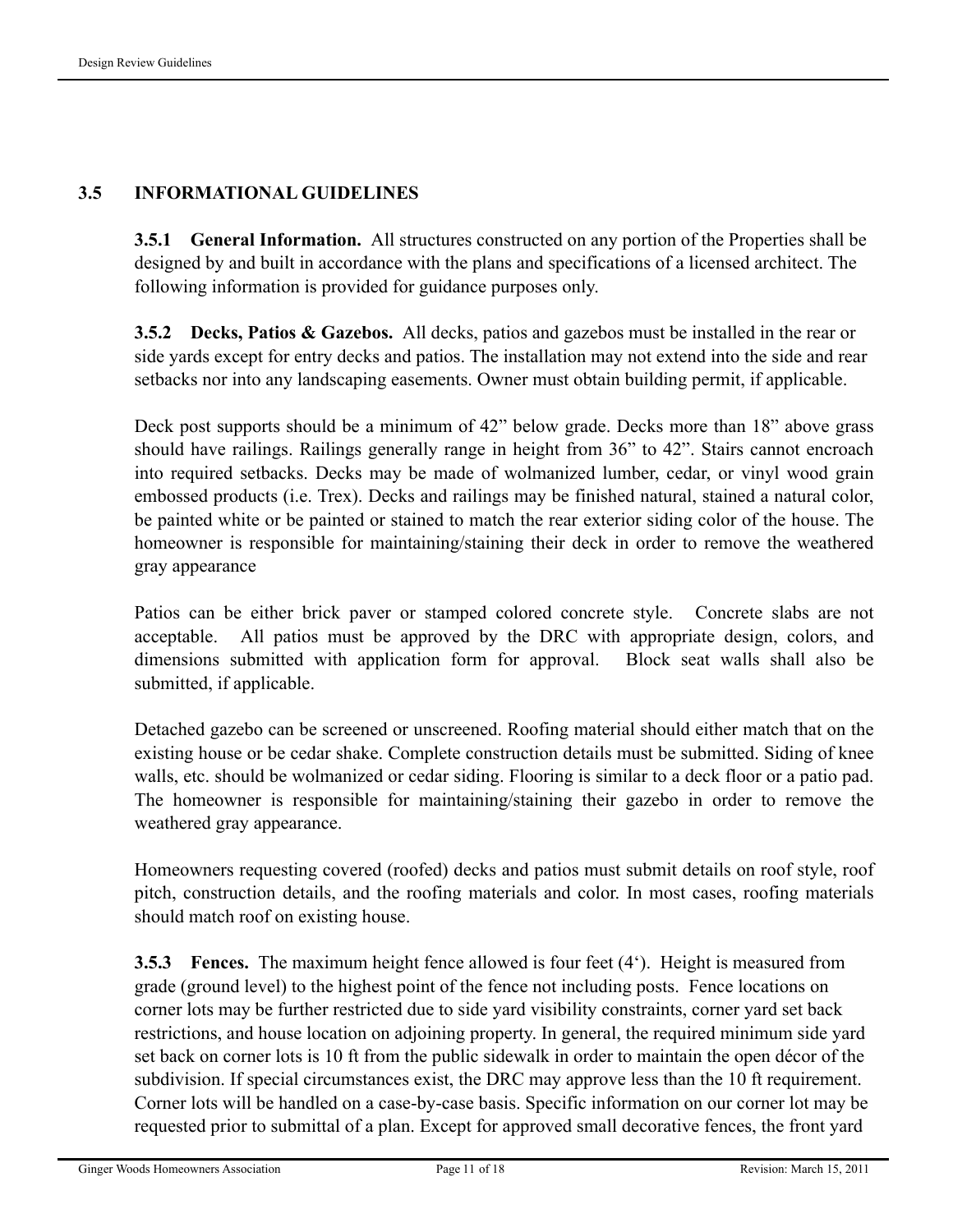areas forward of the front corners of the house may not be fenced. All fences must be made of black wrought iron, simulated black wrought iron (aluminum).

Wood fences that have been grandfathered in (installed prior to 1/1/11) must be maintained by staining or power washing in order to maintain the cedar or stained color of the fence. Gray weathered fences will not be permitted. Rounded, stockade type pickets, horizontal split rail and chain link fences are not allowed. Fences cannot be placed on landscaping easements. Homeowner fences must be located only at the base of a landscape berm on the house side of the berm. Fences may extend into utility easements at the owners risk. The fence must be placed so the outside face of the fence is inside the property line. It is suggested the fence be placed six inches (6") inside the property line to allow for minor survey and installation discrepancies.

#### **Information Needed with Submittal for Fencing Approval:**

A plat of survey with your house footprint indicating the exact location of the proposed fence installation and any existing easements, drainage structures or drainage paths. Hand drawn sketches of lot boundaries are not acceptable.

The complete details of the fence design including: height in all areas type of material, width and spacing of vertical boards, style placement and width of gates, color and finish of fence surfaces. A catalog photo, supplier's drawing or picture of an actual fence showing the style fence to be installed is required.

The height, style and color of existing fences on any of the adjoining properties must be indicated on your submittal. Back to back fencing along the property line is not allowed. Whenever possible, we encourage the installation of similar style fence on adjoining lots.

**3.5.4 Berms / Retaining Walls.** New berms and enlargement of existing berms require DRC approval. Retaining walls (any wall over 12" height) also require DRC approval.

**3.5.5 Privacy Screens.** A privacy screen is a structure erected for the purpose of obscuring the view or blocking the sun. It may offer protection from two sided only. It shall originate from the rear of the house and may not extend into the side yard or rear lot set backs. The maximum height is 6 ft from either ground level or deck floor level if appropriate. It shall be no mare than 30 linear feet and may not extend more than 20 feet across the back of the residence.

**3.5.6 Room Additions, Sun Rooms, Screened Porches.** Roof should be gabled with a roof pitch that matches the existing gables on the house. A minimum of 6 1/2 roof pitch is generally required. In special cases where second story windows make a 6 1/2 pitch impossible, a waiver could be granted for a 5 1/2 or 4 1/2 pitch. Roof pitch of less than 4 1/2 present a cheap, aesthetically unacceptable appearance and are subject to show damage and drainage problems and are not allowed. Shed roof styles are also discouraged because they are generally less attractive, low pitched and have a "tacked on" appearance.

Roofing materials, siding materials, eves, soffits, gutters, doors, windows, etc., must match the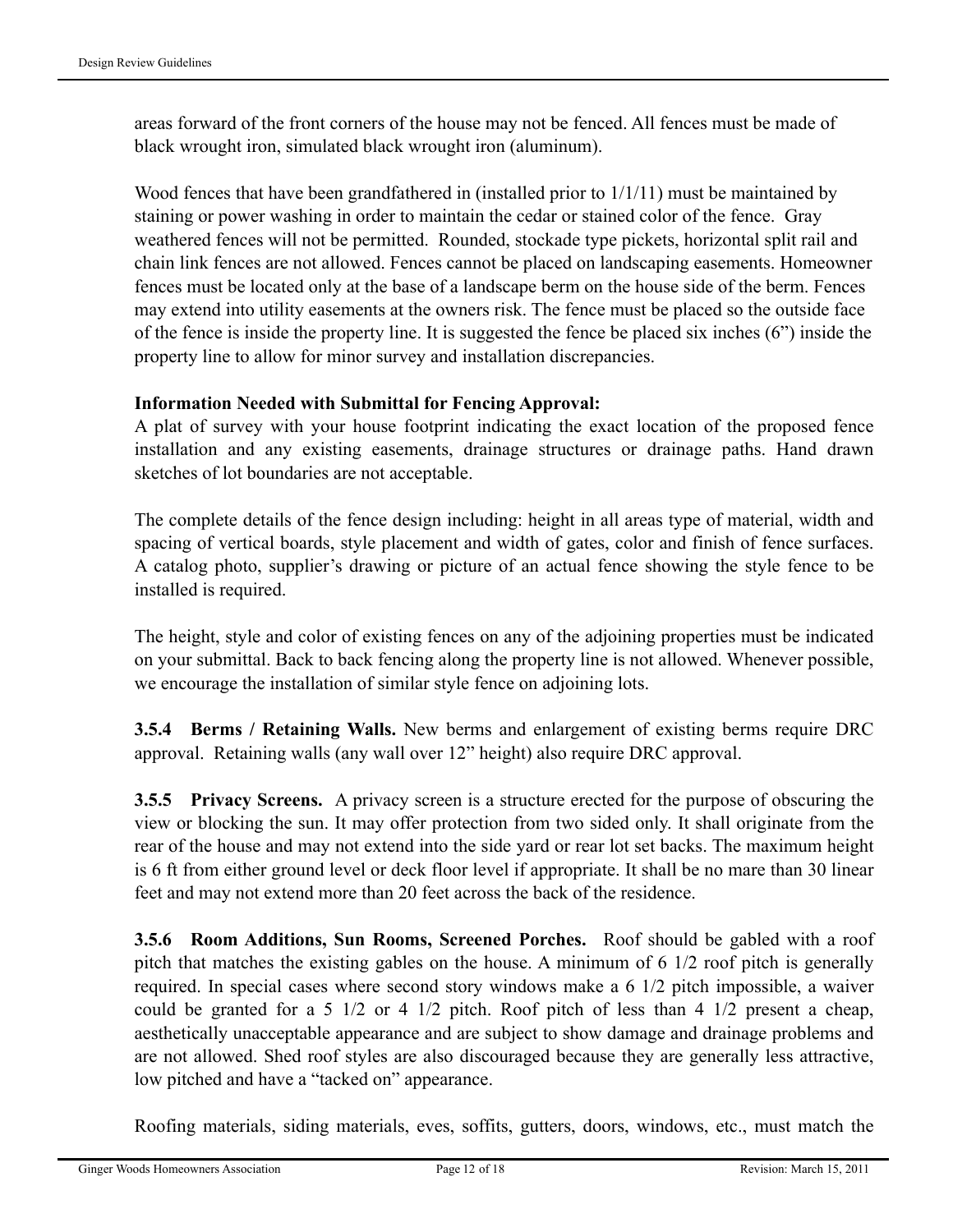existing house in type, style and color. Lap siding must match existing siding on house in size and color.

Metal sided or roofed sunrooms are not allowed. Metal sunrooms, modified with gabled roofs with 6 1/2 pitches and asphalt singles and siding to match the existing home, may be acceptable.

**3.5.7 Storage Buildings.** No accessory buildings or storage buildings or structures shall be located in Ginger Woods without approval of the DRC, and, if allowed, shall be finished to blend visually with the home and its surroundings. DRC encourages the use of deck undersides and/or submittal of attached storage buildings using same materials as required for Room Additions, Sun Rooms, Screened Porches (Section 3.5.6). Freestanding storage buildings / sheds are not allowed.

**3.5.8 Swimming Pools.** In ground Swimming Pools may be installed conditioned upon DRC approval of location, fencing, and landscaping. A City of Aurora permit is required. Permanent above ground pools are NOT allowed based on provisions of the Declaration of Covenants and Restrictions Article VII, Section 14.

**3.5.9 Hot Tubs.** Hot tubs may only be installed on your deck or approved patio (see section 3.5.2) and shall be equipped with lockable covers that are childproof.

**3.5.10 Exterior Color Selection Guide.** The color of the front elevation, the side elevation, (if applicable in the case of brick front homes), the two houses on either side, the home directly across the street and the two homes diagonally across the street should be considered in making color choices. Side elevation colors may also need to be considered when corner lots are involved. In small cul-de-sac lot appear to be closer together.

Exterior siding color should not be the same as the adjacent homes. However, homes may be similar color if the brick on the front elevations of the adjacent home(s) is significantly different in color. Some exterior colors might also be allowed if the materials are very different and will give a different appearance from the street.

Brick colors should not be the same as the adjacent homes. Similar colors are allowed if the exterior siding on the front elevation of the adjacent home(s) is significantly different. Other things to consider on brick are the size of the brick and whether or not they are frosted. Brick samples with at least 6 to 8 bricks to indicate the variations in the bricks, may be requested.

Trim, gutters and downspout colors should be different from the adjacent homes that must be considered. Similar colors, or even the same color, could be allowed if the exterior siding, brick, garage door, etc., colors are all significantly different.

Garage door colors should be different from the adjacent home that must be considered. Similar colors could be allowed if the exterior siding, brick, and trim colors are all significantly different. An exception would be white garage doors, which are allowed on adjacent homes.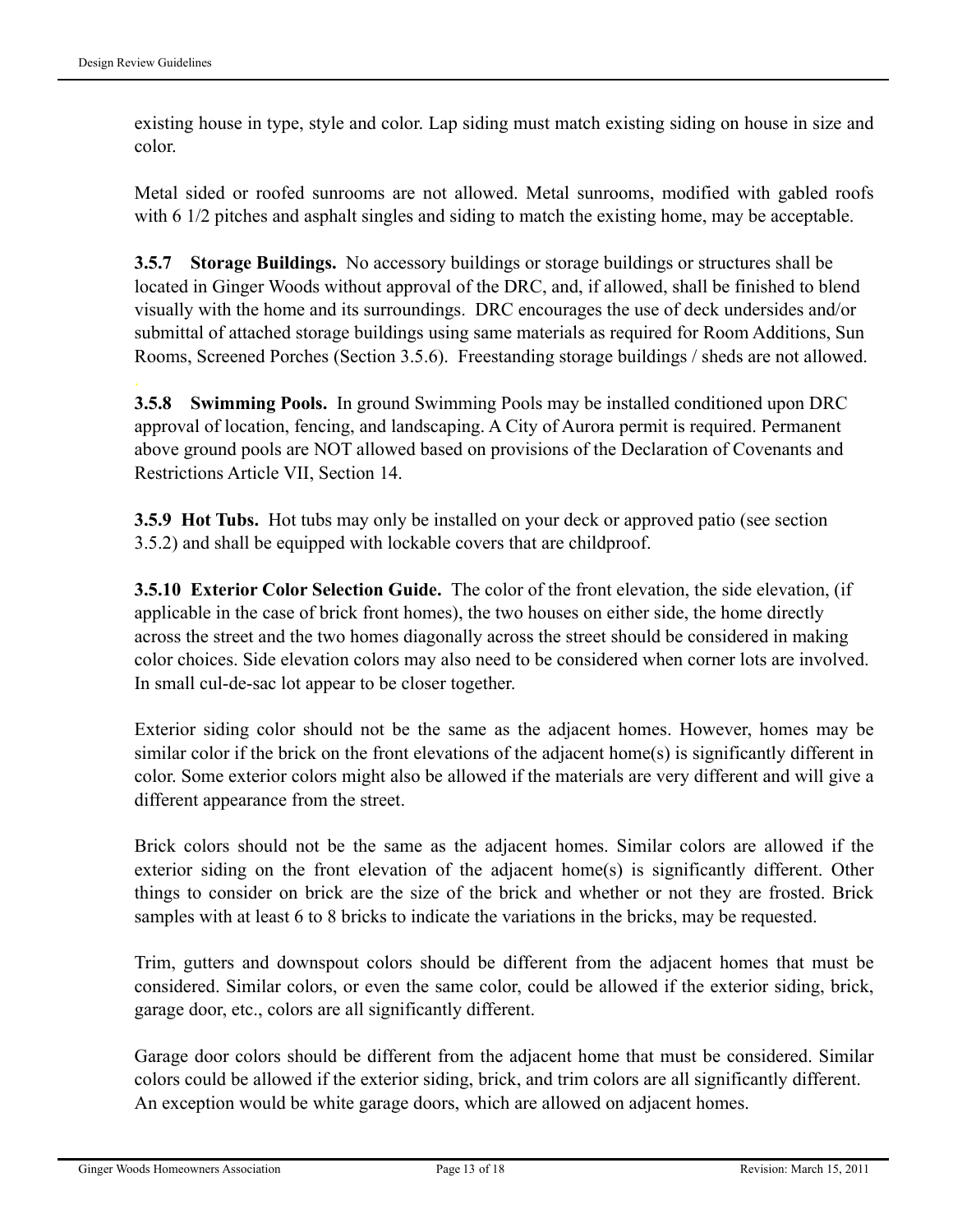**3.5.11 Common Areas and Landscape Easements.** There shall be no planting or removal of any landscaping material in those areas identified as Common Areas or as a Landscape Easement without the prior written permission of the Design Review Committee. Further, no maintenance of a Landscape Easement or Common Area shall be undertaken without the prior written approval of the Design Review Committee. In addition, no item may encroach or be installed on common areas or landscape easements with the express written approval of the DRC. This includes without limitation, signs, patios, decks, fences, landscaping, lawn decorations, walkways and other improvements as may be listed herein. Personal items such as play equipment and lawn chairs may not be stored or left overnight on any common area or landscape easement.

**3.5.12 Pole / House Mounted Yard Lights.** Pole mounted and house mounted yard lights are generally not acceptable. House mounted lighting, if approved by the DRC, must be installed such that the lighting is directed away from neighboring properties such that light is NOT shining into a neighboring home.

**3.5.13 Site Distance and Intersections.** All property located at street intersections shall be landscaped so as to permit safe sight across the street corners. No fence, wall, hedge, or shrub planting shall be placed or permitted to remain where it would cause a traffic or sight problem.

**3.5.14 Basketball / Tennis Courts and/or Concrete Slabs in Rear Yards.** Concrete slabs in the rear yard are only permitted as approved by the DRC. Generally, concrete slabs will only be permitted under decks and stamped colored concrete slabs for sidewalks and patios. Concrete slabs for use as an athletic court (I.e. basketball or tennis) will not be permitted.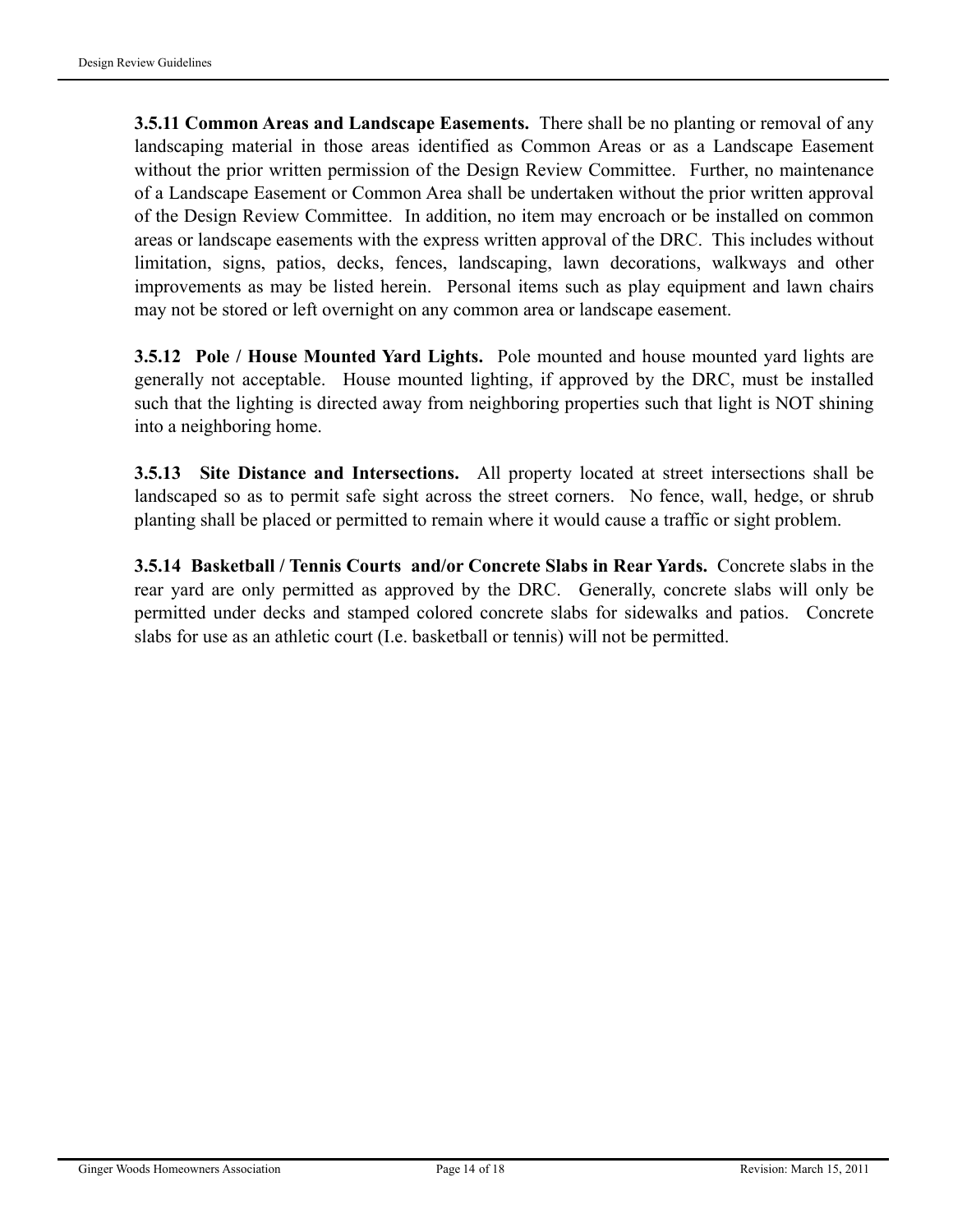**3.5.15 Doghouses / Playhouses / Tree-houses.** Doghouses, children's playhouses, and treehouses that are permanent in nature are not allowed. These types of structures must be movable and may not be permanently installed (i.e. no concrete/block pads/footings/foundations).

**3.5.16 Awnings.** The installation of any type of awning (permanently fixed or retractable) will not be permitted on the front or side of a residence visible from the street in front of the residence. Roll-up type awnings attached to the rear of the house may be approved by the DRC, however, the colors, manufacturer's brochure, location on the home, and type of materials must be approved by the DRC prior to installation. The awning must be maintained such that there are not tears in the awning fabric and shall be kept in the rolled up position when not in use.

**3.5.17 Solar Panels**. Solar panels may be allowed on the rear side of the home, however, designs must be submitted to the DRC and Board of Directors for approval prior to installation. Solar panels are only recommended for use on rooftops such that the use does not interfere with neighboring homes and properties.

**.17Antennae / Satellite Dishes.** No exterior television antennae or radio antennae of any type whatsoever shall be erected, installed, or maintained, temporarily or permanently, anywhere on the property. Satellite dishes eighteen inches (18") or smaller and/or receivers may be erected and maintained subject to DRC approval and the ordinances and regulations of the appropriate governmental authorities having jurisdiction. The following guidelines are requested to preserve the aesthetic look of our community:

- 1. On the rear wall of the house at or below the top line of the tallest first floor windows, but less than ten feet (10') above grade (measured from the top of the dish).
- 2. On a deck or patio located in the rear yard not more than four feet (4') above the deck or patio floor, but less than ten feet (10') above grade measured from the tope of the dish.
- 3. Higher on the rear wall of the house if necessary to receive a signal.
- 4. On the sidewall of the house as far to the rear as possible.

If you are unable to obtain a clear signal from these locations, the dish should be placed in a location as unobtrusive as possible. Locating the dish on the front of the house or the peak of the roof is not acceptable. Only one dish per type of service from the same provider is allowed.

Dishes must be gray, black or white in color or painted to match the field or trim color of the house.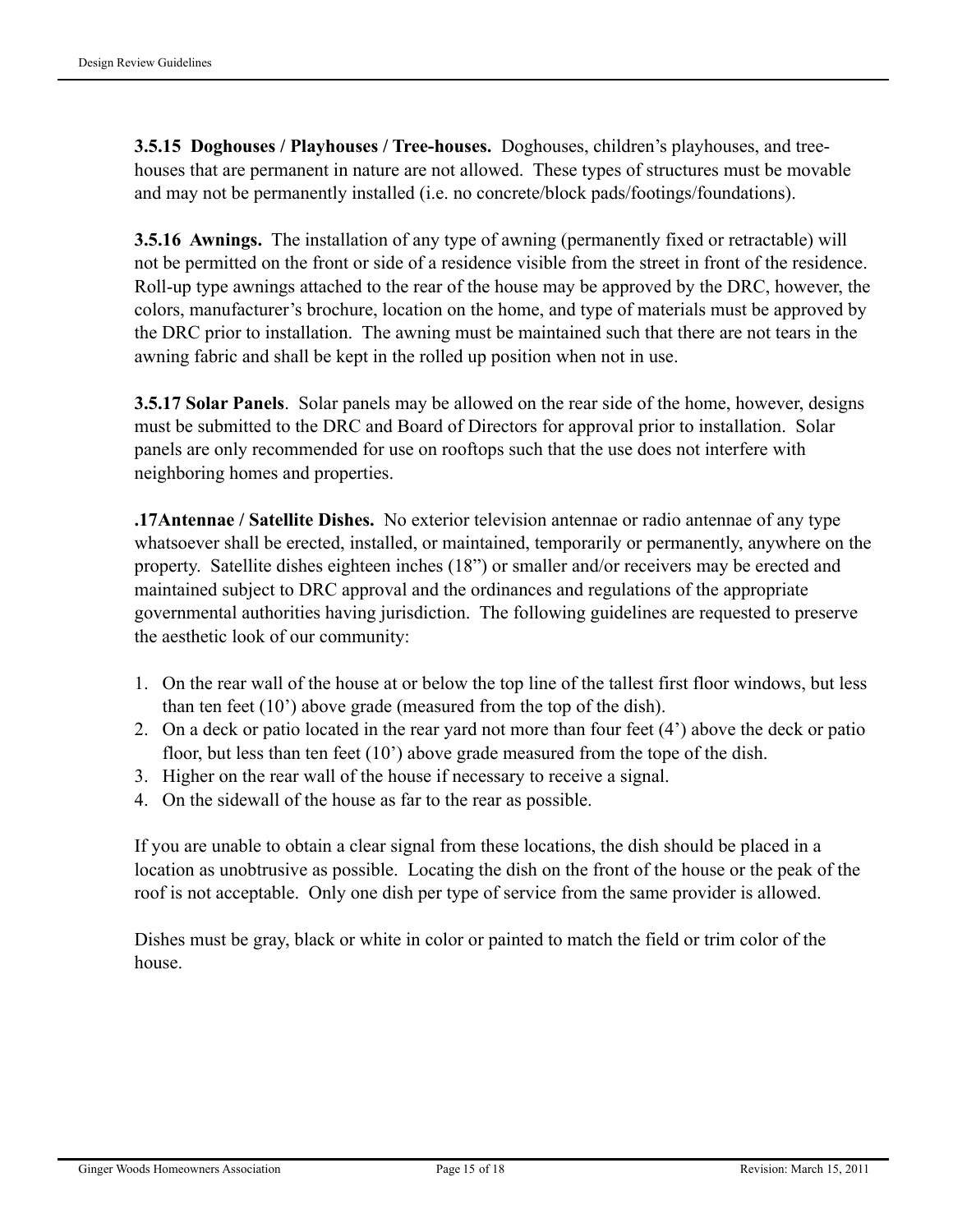**3.5.19 Ponds / Water Landscapes.** Ponds that are installed and maintained by owner of property must have EPDM liners or a vinyl liner if used as a concrete pond setting. If there will be fish in the pond the depth must be a minimum of 2 feet. For safety reasons ponds must have steps or ledges around the edges of the pond (i.e.: upside down pyramid) if the pond is not enclosed. Ponds that are built under a deck setting must have railings attached to the deck as well. Owners must not have green water in the ponds longer than a 2-week period. Proper maintenance must also be used to prevent weeds or algae (i.e.: algae fix).

**3.5.20 Miscellaneous Landscaping.** Any landscape modifications other than those listed in Section 2.5 Landscaping Changes That Do Not Require Prior Approval must be submitted to the Design Review Committee for approval. This includes planting beds elevated more than 6 inches above grade and any bed material change, i.e., from mulch to stone.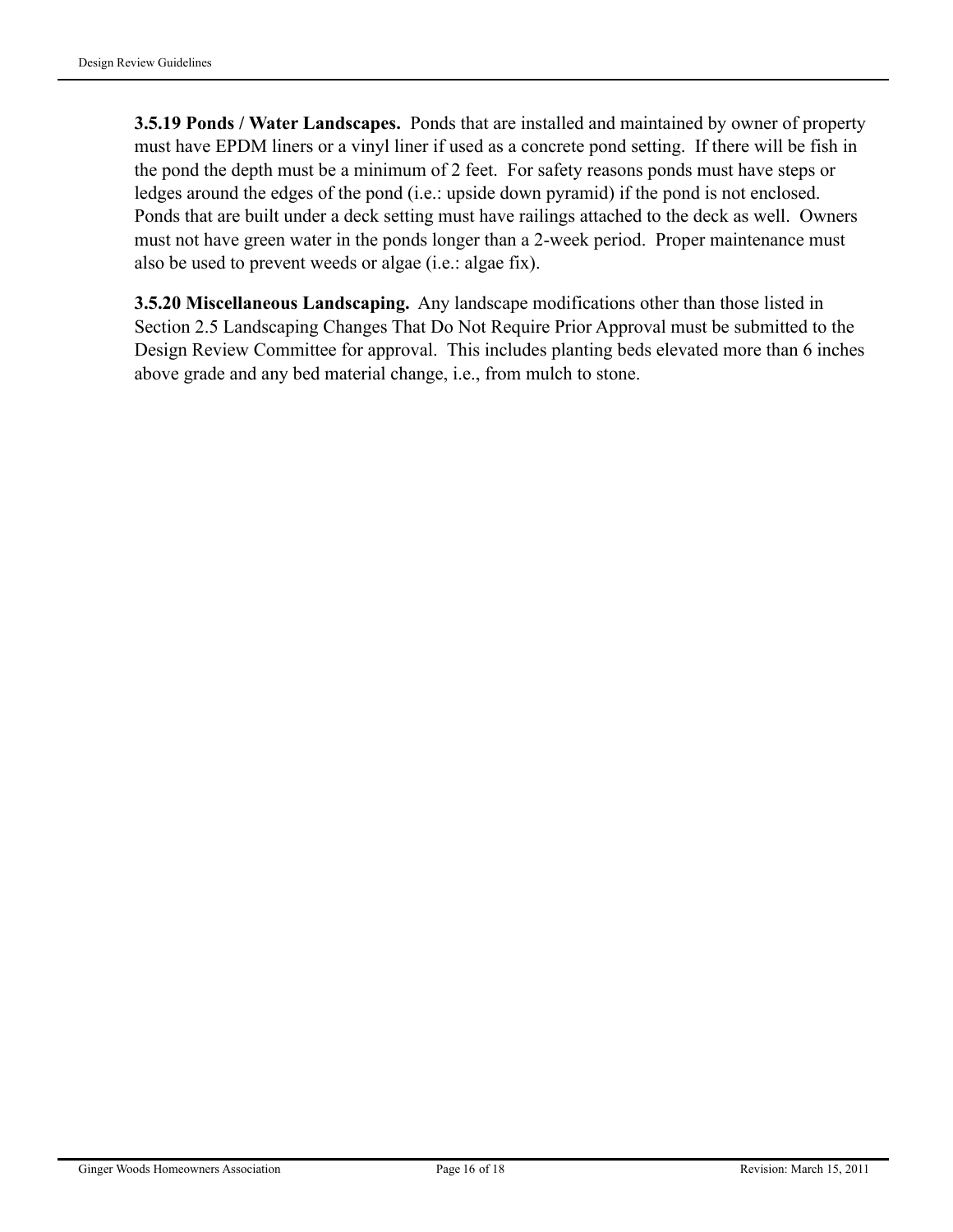#### **SECTION IV – ENFORCEMENT**

#### **4.1 Reporting Violations**

Architectural standards help assure that Ginger Woods property values are maintained. It is not possible to inspect the properties every day nor is it likely that every completed but unauthorized modification will be noticed during a drive through inspection. Therefore, we must rely on each other to maintain the standards of our community. A word to your neighbor who may not realize approval is needed and would be appreciated. Following that, a call to the Property Manager, the Board of Directors, or the Design Review Committee to report modifications in progress that do not have a Ginger Woods Approval Permit is the responsibility of each member of the community.

#### **4.2 Notice of Violation**

Violation Notices are issued by the Board of Directors or persons authorized by the Board to do so. The Notice of Violation will be sent by U.S Postal Service certified mail to the owner of record or hand delivered. The notice will include the specifics of the alleged violation along with the amount of fine to be imposed.

#### **4.3 Hearings**

Within 10 business days after receipt of the Notice of Violation, person in violation may make a written request to the Board of Directors for a hearing. Provided the person in violation has properly requested a hearing, that person will be given a maximum of one written notice informing him or her of a time and place where the Board of Directors or its duly authorized committee will conduct a hearing to review the case. At that time, the person in violation will have an opportunity to defend him or herself. All hearings will proceed with or without the presence the in violation owner. The decision of the Board or its duly authorized committee shall be rendered in writing within 5 days after the hearing and such decision shall be binding upon all parties.

#### **4.4 Penalties/Fines – Architectural Guideline Violations**

- 1. Failure to submit a required modification request will result in a \$100 fine for the first occurrence or modification (depending on the level of cooperation in resolving the violation, a waiver of this fine by the Board of Directors may be granted if requested). Each additional occurrence or modification, after first offense, will result in a \$ 250 fine per occurrence.
- 2. Failure to submit a required modification request within two weeks after being fined per step one will result in a \$100 per month fine until the modification is submitted and approved.
- 3. Installations that are not in compliance with the Design Review Guidelines will result in a fine of \$100 per month until it is in compliance with an approved submittal.